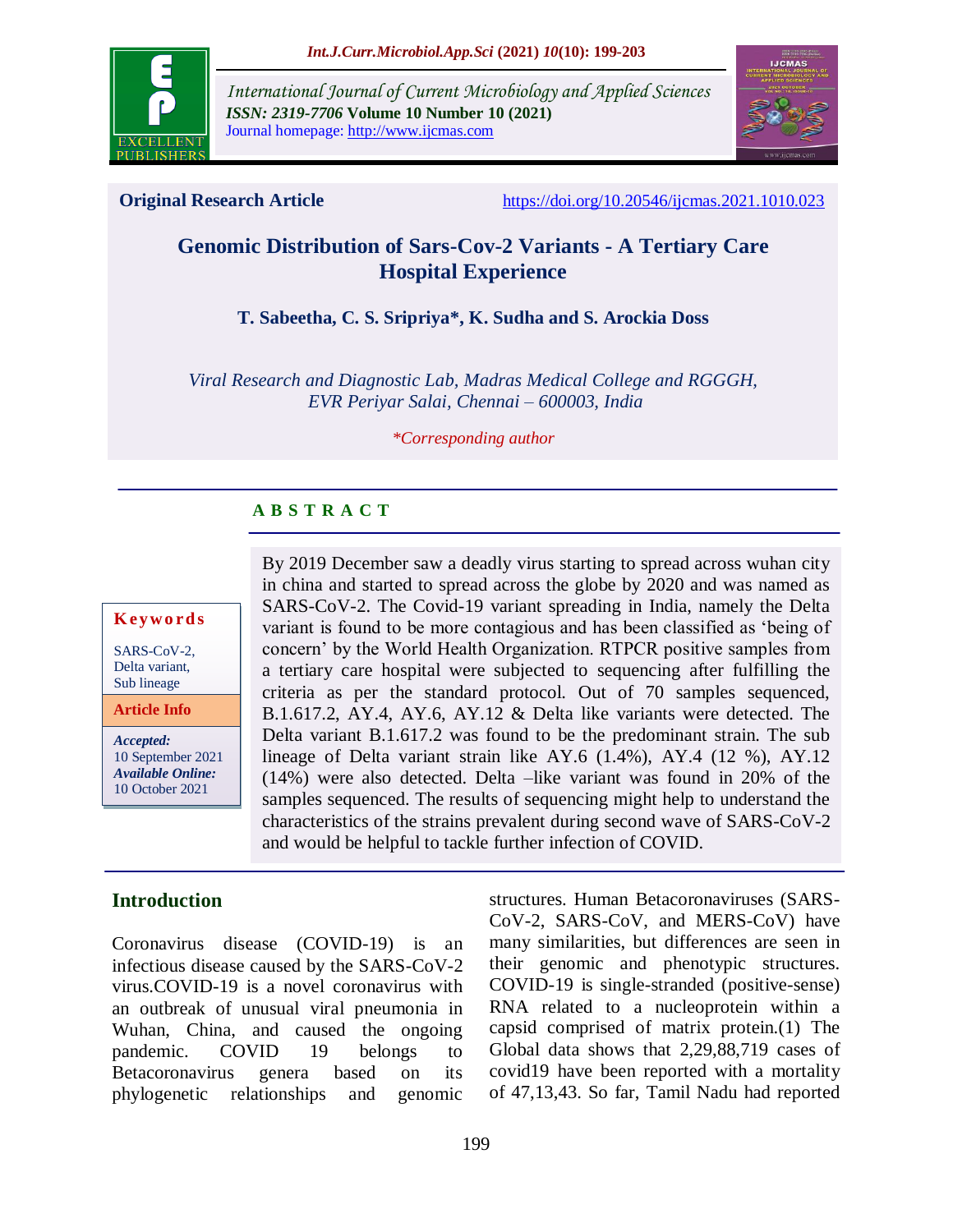26.5 Lakhs cases of SARS-CoV-2 and 35,400 deaths. Tamil Nadu tops fourth in SARS-CoV-2 infections in India, next to Maharastra, Kerala & Karnataka.(2) The morbidity and mortality was very high in Tamil Nadu during the second wave that began in April than the first wave.

The most frequent signs and symptoms in both waves were fever, dyspnea, pneumonia, and cough, with cardiovascular diseases, type 2 DM, and chronic neurological diseases as major comorbidities. Emergence of important mutations and deletions are being reported frequently within SARS-CoV-2. These mutations have led to different variants of COVID 19 strain. One of these is named the delta variant. As per CDC this delta variant is considered as "variant of concern" as it is highly transmissible from one person to another. As of July 2021, delta is considered the foremost contagious sort of the SARS-CoV-2 coronavirus thus far. Delta variant of SARS-CoV-2, the virus that causes COVID-19, is now in many countries and people travelling internationally are likely to encounter it. Vaccination for COVID 19 can prevent from delta variant and infections do occur sometimes but the morbidity and mortality is seen very less after vaccination.

The Viral Research and Diagnostic Laboratory (VRDL) at Madras Medical College (MMC)was started in March 2020 and 17,11,166 (Seventeen lakhs eleven thousand one hundred and sixty six) COVID samples have been tested at Viral Research and Diagnostic Laboratory (VRDL), Madras Medical College (MMC) by RTPCR. In view of increasing Delta variants, VRDL, MMC has been included as 'Sentinal centre' in Tamil Nadu for selection of samples for Sequencing. The results of sequencing might help to understand the characteristics of the second wave and the behaviour of SARS-CoV-2 to tackle further infection of COVID.

## **Materials and Methods**

#### **Sample Collection**

Samples were collected in viral transport medium from nasopharyngeal & oropharyngeal sites according to ICMR guidelines.

### **RNA Extraction**

200µl of sample from VTM was transferred to deep well blocks containing lysis buffer & proteinase K mixture and RNA extraction is carried out in HELINI RNA/DNA automated extraction system. The eluted RNA is then used for RTPCR testing.

### **RTPCR Testing**

RTPCR is done using ROCHE Light Cycler96 (ROCHE diagnostic system, Basel, Switzerland) & BIORAD CFX96 (BIORAD Laboratories INC, USA) with LABGUN Exofast RTPCR kits (SIEMENS) supplied by TNMSC.

#### **Selection of Samples for Sequencing**

The samples which were positive by RTPCR and fulfilled the sequencing criteria were selected for sequencing and sent to INSTEM lab, Bangalore & CDFD lab, Hyderabad through SPHL, Chennai.

The basis for selection of samples for sequencing were- Community cluster, Family cluster, Positive samples from children, infection among young adults with severe lung infection, deceased patient without any comorbidities, suspected re-infection cases and Vaccine breakthrough cases.

15 samples with Ct value less than 25 were selected and sent bimonthly for sequencing from April to July 2021.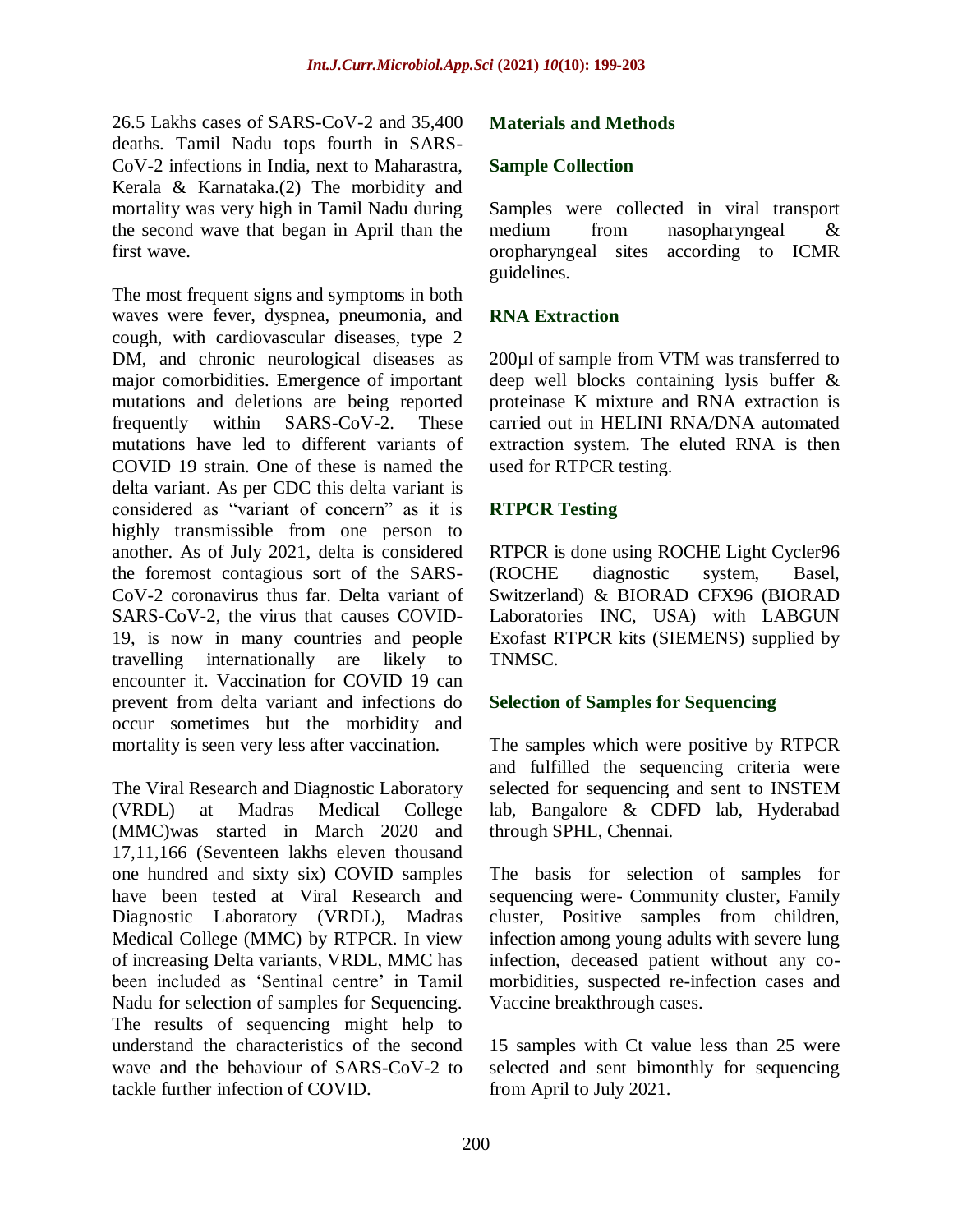#### **Results and Discussion**

SARS-COV2 Delta Variant (B.1.617.2, AY.1, AY.2, AY.3, AY.4, AY.5, AY.6, AY.7, AY.8, AY.9, AY.10, AY.11 and AY.12) or Indian variant was first detected in India in late 2020. It was declared as a "variant of concern" in June, 2021 and is the cause for Second Wave of India (3)

As such, the Delta variant (B.1.617.2) has given birth to several sub-lineages called ["Delta Plus"](https://indianexpress.com/article/explained/how-worrying-is-delta-plus-sars-cov2-coronavirus-7380124/) variants that bear most of its characteristic mutations but are different in other ways. One of these sub-lineages, AY.12, has all the characteristic Delta mutations except one.

7, 08,985 Samples were tested during the second wave at VRDL, MMC from April 2021 to July 2021. A total of 55,276 samples were found to be positive for Covid -19 by RTPCR. 70 samples which fulfilled the criteria for sequencing were selected and sent in 6 cycles to the sequencing laboratories, as per standard protocol. And the results are tabulated as shown below.

Out of 7,08,985 Samples tested during the second COVID wave at VRDL, MMC from April 2021 to July 2021, a total of 55,276 samples were found to be positive for Covid - 19 by RTPCR. 70 samples which fulfilled the criteria for sequencing were selected among the positive samples and sent in 6 cycles to the sequencing laboratories, as per standard protocol. The samples were transported to SPHL lab, Chennai and sent to INSTEM lab, Bangalore & CDFD lab, Hyderabad for testing.

Out of 70 samples, males were more susceptible to the mutant strain (54%) and females were found to be 46%. More samples were from young adults with severe lung infection (27.1%) followed by community clusters (21.4%), family cluster (15.7%), post vaccination (17.1%), positive children (10%) and suspected re-infection (8.5%)

Delta variant, B.1.617.2 was found to be the predominant variant (51%) in the sequenced samples.. The sub lineages of Delta variant strain like AY.6 (1.4%), AY.4 (12 %), AY.12 (14%) were also detected. Delta –like variant was found in 20% of the samples sequenced.

A study done at Maharastra (4) in June 2021, showed 26% of B.1.617.2 among positive samples by sequencing, compared to our study which showed 30 % positivity.

Prevalence of Delta (B.1.617.2) variant was found in 8 cases (17%) in post vaccinated patients in our study, in contrast to a study(5) done by Thangaraj, *et al.,* in August 2021, which states that there was no difference between the vaccinated and unvaccinated groups in the sequenced samples. Male predominance of 58.9% was found in the study by Thangaraj, *et al.,* compared to 52.8% in our study.

Multiple SARS-CoV-2 variants are circulating globally. One of these is the B.1.617 lineage, detected in India earlier this year during the second wave of SARS-CoV-2. Early evidence suggests that its sub-lineage B.1.617.2, known as the Delta variant, is more transmissible than contemporary lineages.

This study focuses on detecting the common variants found in RTPCR positive cases during the period of April to July, 2021.

The results of sequencing done on these samples gives an idea of the common mutated strains of SARS-CoV-2. Further studies with a larger sample size and clinical correlation will help in detecting the mutated variants associated with severity of the disease and the need of vaccination to control the pandemic.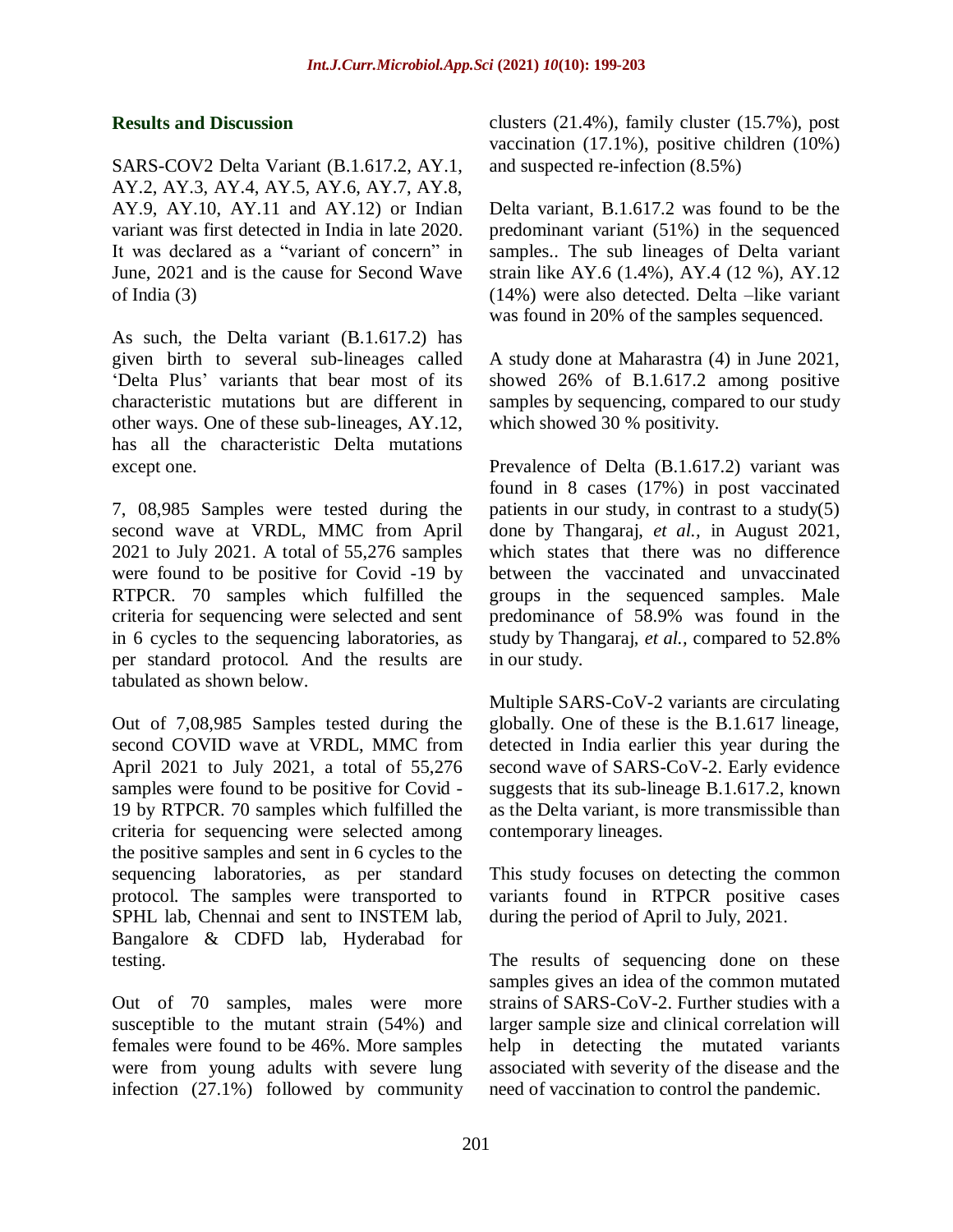#### *Int.J.Curr.Microbiol.App.Sci* **(2021)** *10***(10): 199-203**

| S.No           | <b>Category of Sample for Sequencing</b>                   | <b>Total No. of Samples</b><br><b>Selected</b> |
|----------------|------------------------------------------------------------|------------------------------------------------|
|                | Community cluster                                          | 15                                             |
| $\overline{2}$ | Family cluster                                             | 11                                             |
| 3              | Positive samples from children                             |                                                |
|                | Infection among young adults with severe lung<br>infection | 19                                             |
|                | Deceased patient without any co-morbidities                |                                                |
| 6              | Suspected re-infection cases                               | 6                                              |
|                | Vaccine breakthrough cases                                 | 12                                             |

# **Table.1** Category of Samples Selected for Sequencing

# **Table.2** Results of Sequencing among RTPCR Positive Samples

| S.No | <b>Variant of Sars-Cov-2</b> | <b>Total No. of Samples</b> |
|------|------------------------------|-----------------------------|
|      | B.1.617.2                    | 36                          |
|      | DELTA LIKE VARIANT           | 14                          |
|      | AY.6                         |                             |
|      | AY.4                         |                             |
|      | AY.12                        |                             |

# **Table.3** Distribution of Variants among the Different Categories

| S.No           | <b>Category Of Sample</b><br><b>For Sequencing</b>             | <b>Total</b><br><b>Samples</b> | <b>B.1.617.2</b> | <b>Delta Like</b><br><b>Variant</b> | AY.6     | AY.4           | <b>AY.12</b>   |
|----------------|----------------------------------------------------------------|--------------------------------|------------------|-------------------------------------|----------|----------------|----------------|
|                | Community cluster                                              | 15                             | 5                | 6                                   | $\Omega$ |                | 3              |
| $\overline{2}$ | Family cluster                                                 | 11                             | 6                |                                     | $\Omega$ | 3              |                |
| 3              | Positive samples from<br>children                              |                                | $\overline{4}$   |                                     | $\Omega$ |                |                |
| $\overline{4}$ | Infection among young<br>adults with severe lung<br>infection, | 19                             | 10               | $\overline{4}$                      |          | $\overline{2}$ | $\mathcal{D}$  |
| 5              | Deceased patient<br>without any co-<br>morbidities             | $\Omega$                       | $\Omega$         | $\theta$                            | $\Omega$ | $\Omega$       | $\Omega$       |
| 6              | Suspected re-infection<br>cases                                | 6                              | $\overline{4}$   | $\theta$                            | $\Omega$ |                |                |
| 7              | Vaccine breakthrough<br>cases                                  | 12                             | 8                |                                     | $\Omega$ |                | $\mathfrak{D}$ |